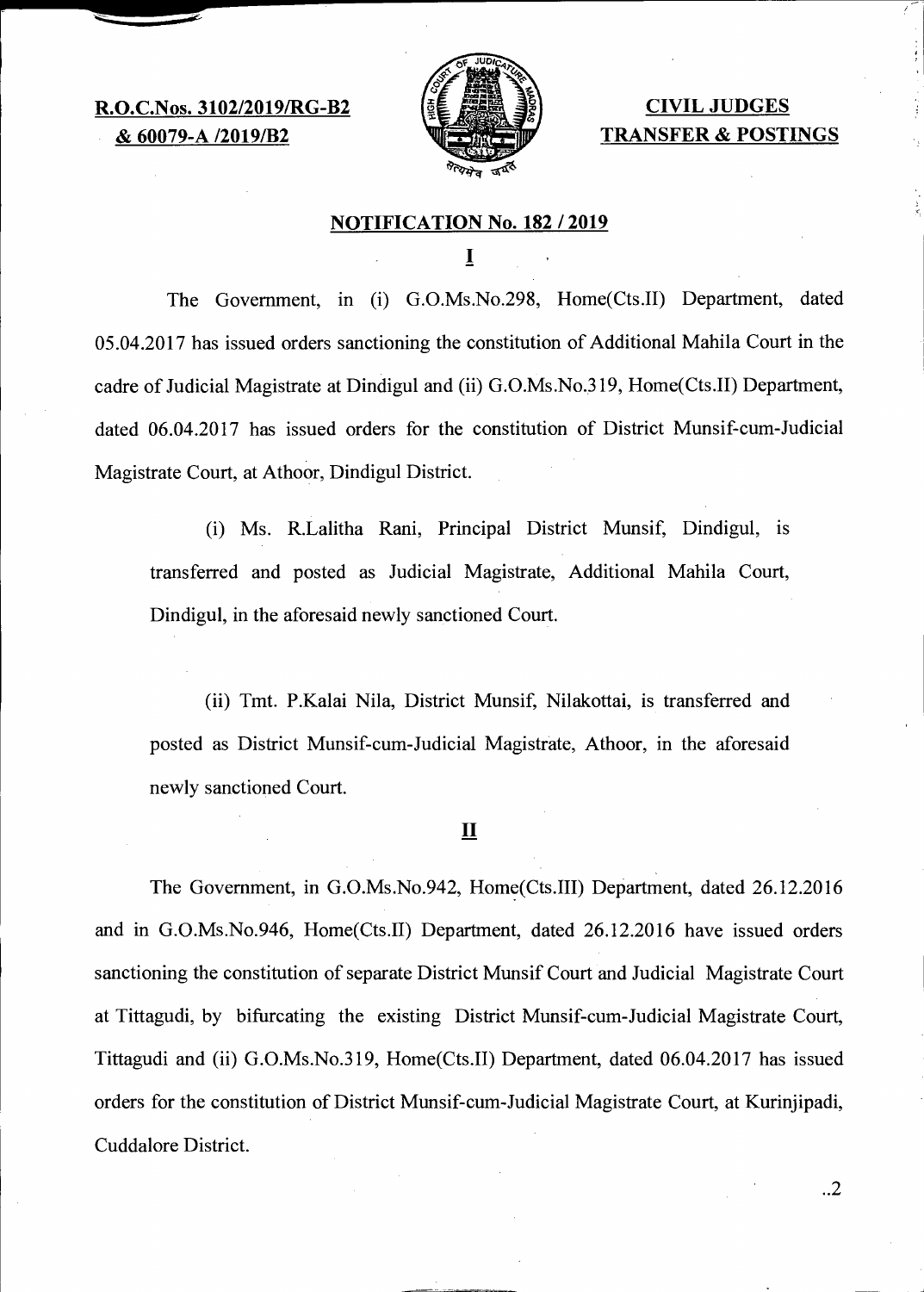(i) Thiru. S.Venkatesan, Additional District Munsif, Tittagudi, is transferred and posted as Principal District Munsif, Tittagudi, in the aforesaid newly bifurcated Court.

Thiru. G.Thamarai Ilango, District Munsif cum Judicial Magistrate, Tittagudi, is transferred and posted as Judicial Magistrate, Tittagudi, in the aforesaid newly bifurcated Court.

(ii) Tmt. A.K.N.Chandra Praba, II Additional District Munsif, Virudhachalam, is transferred and posted as District Munsif-cum-Judicial Magistrate, Kurinjipadi, in the aforesaid newly sanctioned Court.

#### **III**

The Government, in G.O.Ms.No.319, Home(Cts.II) Department, dated 06.04.2017 has issued orders for the constitution of District Munsif-cum-Judicial Magistrate Court, at Aravakurichi, Karur District.

Ms. K.Sasikala, Judicial Magistrate II, Karur, is transferred and posted as District Munsif-cum-Judicial Magistrate, Arayakurichi, in the aforesaid newly sanctioned Court.

### IV

The Government, in G.O.Ms.No.319, Home(Cts.II) Department, dated 06.04.2017 has issued orders for the constitution of District Munsif-cum-Judicial Magistrate Court, at Kalasapakkam, Tiruvannamalai District.

Thiru. K.Prabu, District Munsif, Arani, is transferred and posted as District Munsif-cum-Judicial Magistrate, Kalasapakkam, in the aforesaid newly sanctioned Court.

..3